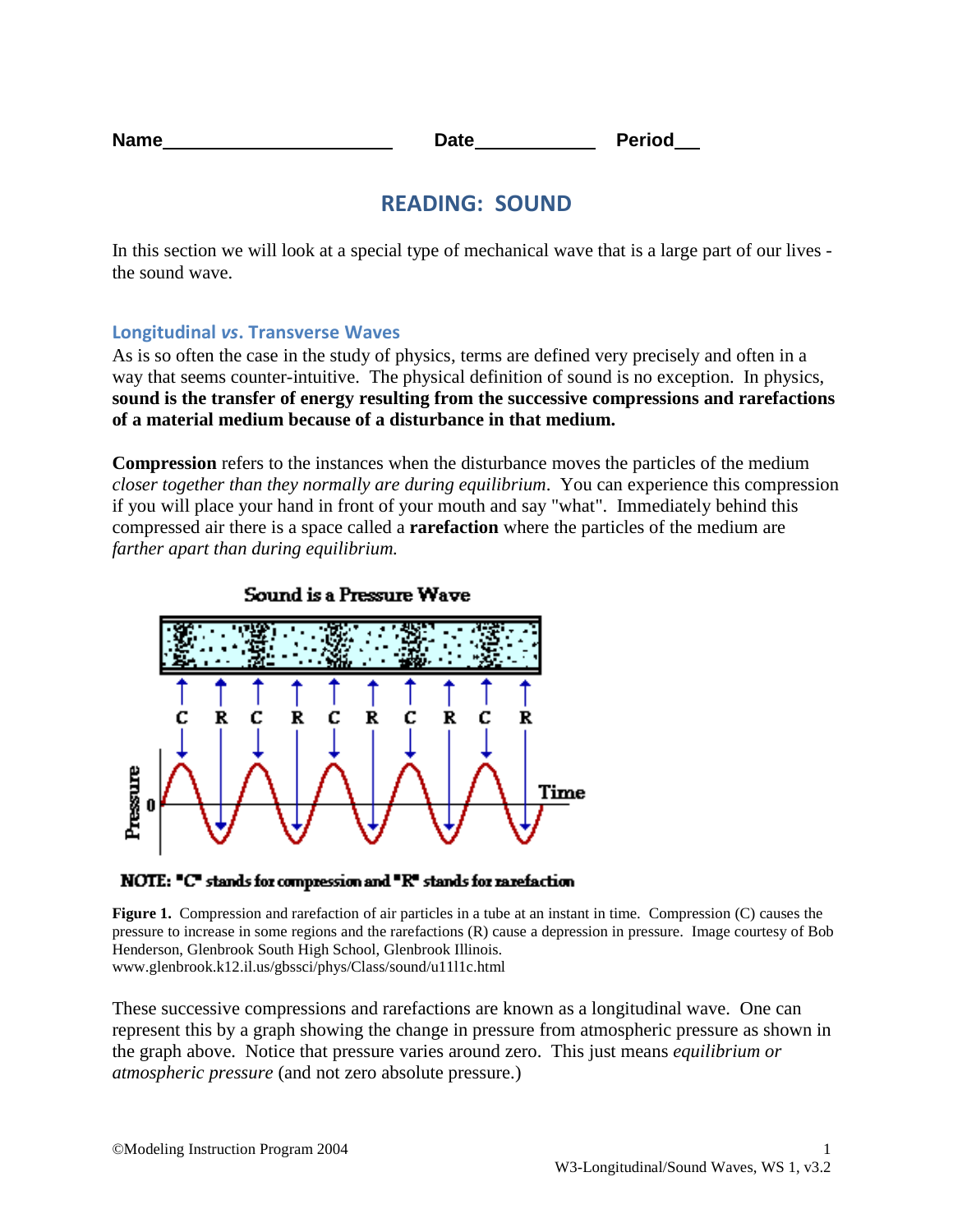When an object such as a guitar produces a sound, the initial mechanical disturbance is a transverse wave produced by the plucking of the guitar string. This in turn causes the air to compress and rarefy and produces the longitudinal wave that is the sound.

At times sound waves interfere with each other when they cross paths. The two cases below are two possibilities. The top panel of the figure below shows two waves with compression and rarefaction at the same points in space. Here the waves form a larger amplitude wave. This wave formation is called *constructive interference*. In the bottom panel, the compressed part of one wave overlaps the rarefied part of the second, and the two cancel out, leaving no apparent pattern. This is called *destructive interference*. What do you think you would hear if you heard waves interfere constructively as in the top panel? What would destructive interference sound like? In this unit, you will learn more about this phenomenon in this unit.



**Figure 2.** Two overlapping sound waves can cause constructive interference (top) when compression regions line up, or destructive interference when compressions line up with rarefactions.

## **Speed of sound:**

Sound waves can travel through solids, liquids, and gases. Because waves consist of particle vibrations, the speed of a wave depends on how quickly one particle can transfer its motion to another particle. For example, solid particles respond more rapidly to a disturbance than gas particles do because the molecules of a solid are closer together than the molecules of a gas. As a result, sound waves generally travel faster through solids than through gases.

Additionally, temperature affects the speed of sound. As temperature rises, the particles of a gas collide more frequently. Thus, in a gas, the disturbance can spread faster at higher temperatures than at lower temperatures. In liquids and solids, the particles are close enough together that the difference due to temperature changes is less noticeable. The formula that relates the speed of sound to temperature is

## $V_{\text{sound}} = 331.5 \text{ m/s} + 0.6(\Delta T)$

#### **Resonance**

When a meter stick is dropped on the floor a different sound is heard from when a book is allowed to fall on the floor. Any body made of elastic material will vibrate at its own set of ©Modeling Instruction Program 2004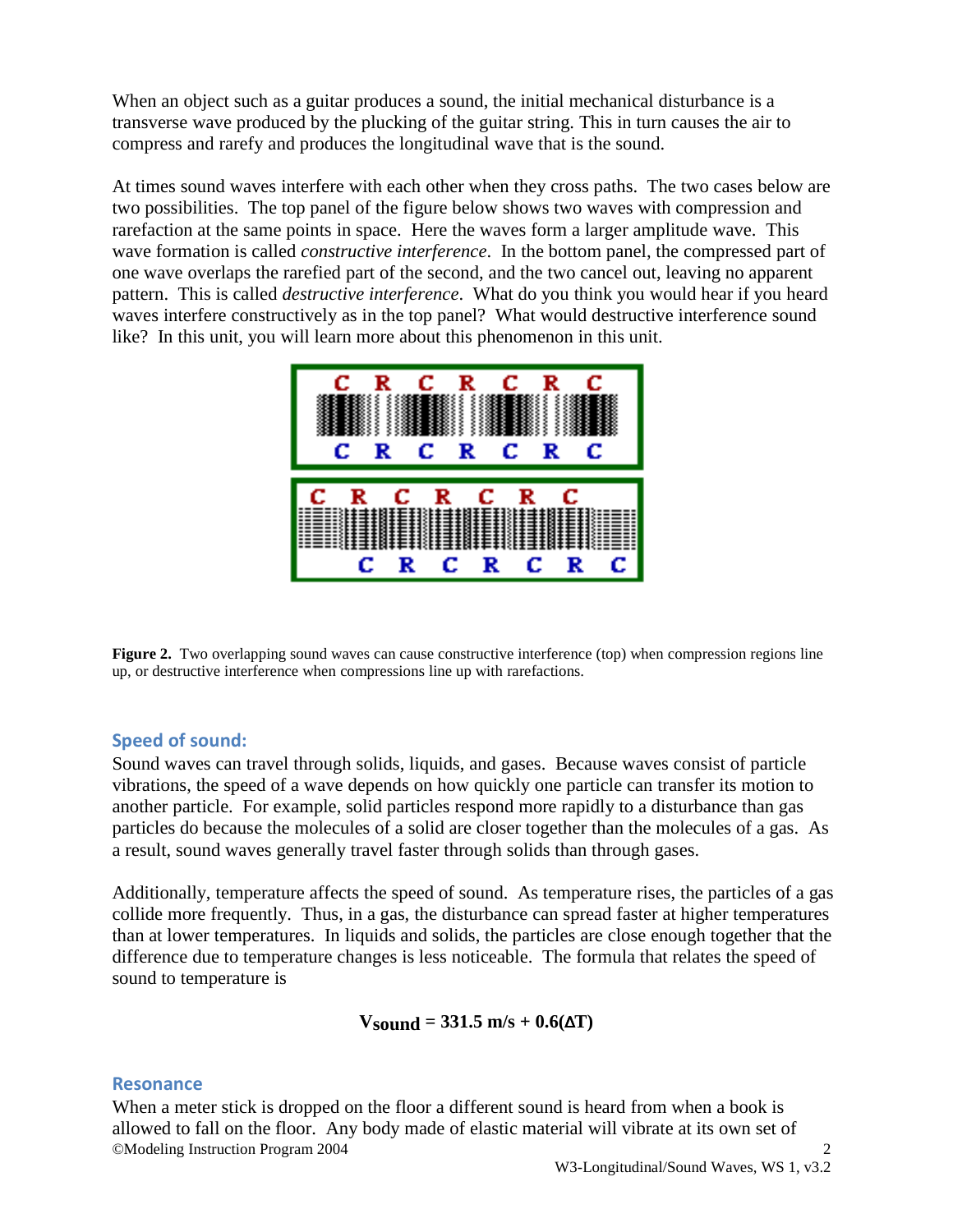frequencies when disturbed. The object has a **natural frequency** which depends on the elasticity and shape of the object. These vibrations will result in sound waves. When an object is forced to vibrate at its natural frequency, the sound produced will be greater in amplitude than when the object vibrates at other frequencies. This phenomenon is called **resonance.** It is possible to demonstrate resonance by striking various tuning forks and placing them on desks or other wooden objects. In this case, resonance is caused by **forced vibrations.**

If a sound is created by striking a tuning fork and another tuning fork of the same frequency is brought close to the first, the second tuning fork will oscillate at the resonant frequency. The demonstration of breaking a wine glass with sound waves is a typical example. The wine glass starts to vibrate due to being exposed to sound waves of its resonant frequency. When the amplitude is increased, the oscillations in the wine glass exceed the elastic limit of the glass and the glass shatters. This is resonance and is caused by **sympathetic vibrations.**

Resonance can occur whenever an object has successive impulses applied to it. It can happen as troops march across a bridge. Apparently a bridge near Manchester England collapsed as troops marched across it because they marched in rhythm to the natural frequency of the bridge. Another example is the Tacoma Narrows Bridge which collapsed due to wind generated resonance. The video of the Tacoma Narrows Bridge is available on **Cinema Classics.**

Both open and closed tubes can be used to illustrate resonance. In the laboratory, "Sound in Closed Tubes", a vibrating tuning fork is held over the open end to create a sound wave to travel in the tube and reflect at the closed end. For closed tubes, the fundamental frequency of the tube has a wavelength approximately 4 times the length of the tube. The closed end is a node and the open end is an antinode, the length is  $1/4$  and  $v = f(4L)$ . For an open tube the wavelength of the fundamental is approximately 2 times the length of the tube. Each end is an antinode, the length of the tube is  $1/2 \lambda$  and  $v = f(2L)$ . However, both open and closed tubes can vibrate in a number of frequencies called **harmonics** or **overtones.**

## **Harmonics and overtones**

Harmonics and overtones are very similar in description but vary depending on the instrument. They can best be understood by relating them back to mechanical waves and thinking about the harmonics created in an oscillating spring. It is possible to set up a standing wave with two nodes, three nodes, four nodes, five nodes, etc depending on the strength of the person moving the spring. A stretched string can also have standing waves with varying numbers of nodes all at the same time. When a guitar string or violin string is stroked or plucked, it vibrates in a number of different frequencies at the same time. These frequencies of the other standing waves are called harmonics or overtones. Usually, the lowest vibration is the **fundamental** or the first harmonic and the upper frequencies are the second, third, fourth...2,3,4,etc harmonics or first, second, third...overtones. Likewise, the air in a closed or open tube (organ pipe) as a vibrating system will have the fundamental and one or more higher overtones excited. The harmonics are multiples of the fundamental frequency. Closed tubes produce the odd harmonics, open tubes produce all the harmonics. The closed tubes must have a node at the end so the length of the tube can equal 1/4λ, 3/4λ, 5/4λ, 7/4λ, etc. So only odd harmonics will be produced. The open tube has an antinode at each end so the length can equal 1/2λ, 2/2λ, 3/2λ, 4/2λ, etc. So all the harmonics will be produced.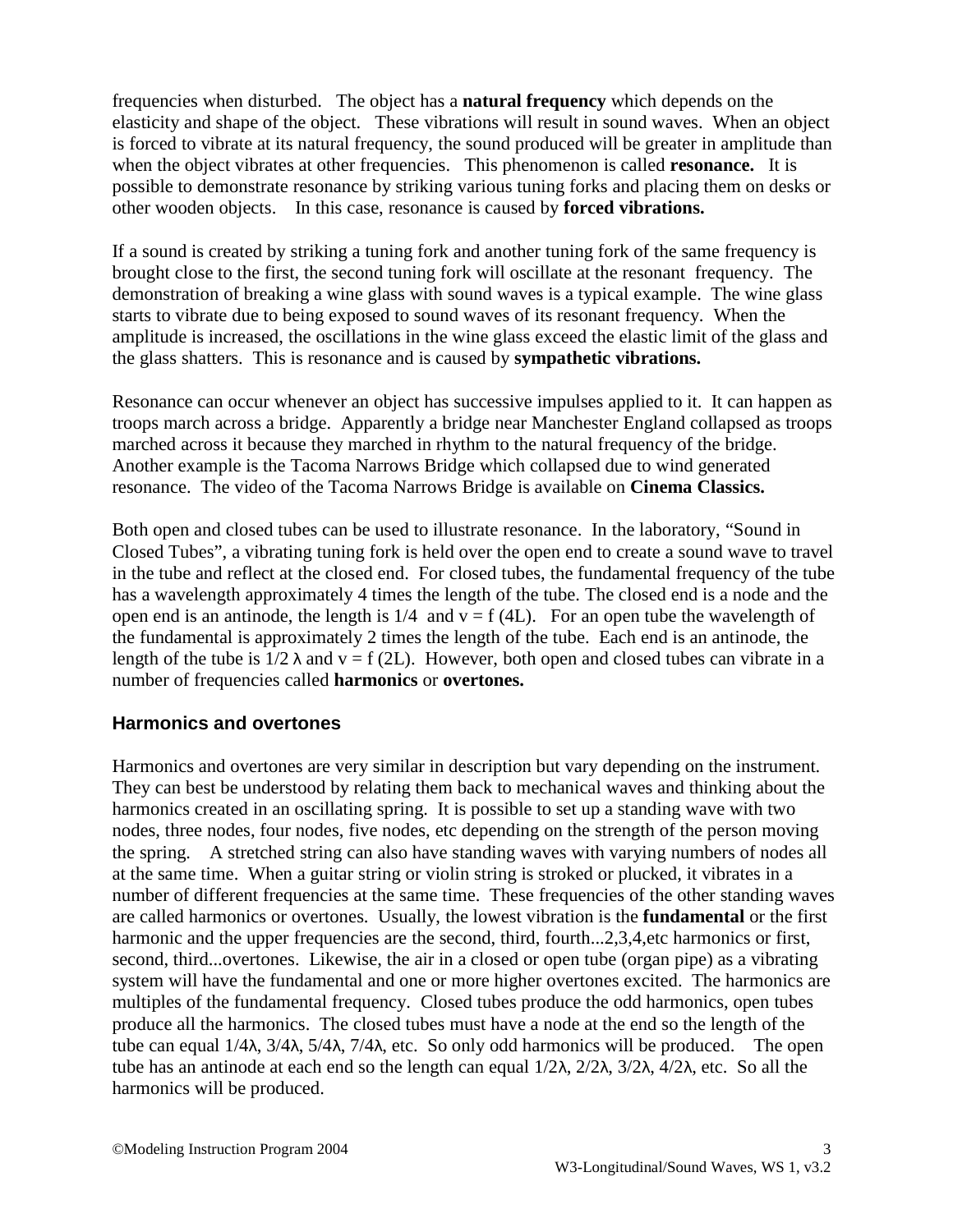Musical instruments are sometimes compared by the **quality** of sound produced. The sound quality is a result of the overtones produced by an instrument. Each instrument will develop various amplitudes of each overtone produced and this difference is what creases the sound quality. For instance, a cornet and a trumpet are essentially the same instrument, but produce characteristically different sound. Or, two violins will have different sound quality due to workmanship and materials in the instrument.

### **Characteristics of sound:**

Sound has many characteristics. One of these is pitch, which depends on the frequency of the sound. The frequency of a sound indicates the number of times the disturbance that causes the sound occurs each second. For example, when playing a middle C on the piano a sound with a frequency of 264 Hz is produced. This is the number of times the piano string oscillates each second after being struck. As the frequency is increased the pitch is increased and the resulting sound is higher.

The range of frequencies to which the average human ear is sensitive is 16 Hz to 20,000 Hz, although the upper range decreases with age and loss of elasticity of the eardrum. Sounds above the range of human hearing are called **ultrasonic** and those below it are called **infrasonic.** 

The intensity range of human hearing spans from 1 x  $10^{-12}$  W/m<sup>2</sup>to over 1 x  $10^{10}$  W/m<sup>2</sup>. It was desirable to express this quantity as a ratio of a sound's intensity to the minimum sound intensity that can be heard by humans (I/Io). It should be noted that this results in a dimensionless quantity. These values have such a large range, approximately 22 orders of magnitude, that a logarithmic scale was adopted. The basic unit of relative sound intensity was defined as the "*bel*", in honor of Alexander Graham Bell's contributions to science and technology. Using this relative intensity scale the range of human hearing is from 0 bels to approximately 12 bels. This was modified so that the basic unit became the *decibel* (db) which is 1/10 of a bel. Loudness is the name we use the describe the psychological sensation produced by the intensity of the sound.

Sounds from a clarinet differ from those produced by a French horn. The cause of this difference is called quality, or timbre. It is a complex occurrence of the fundamental frequency and other overtones.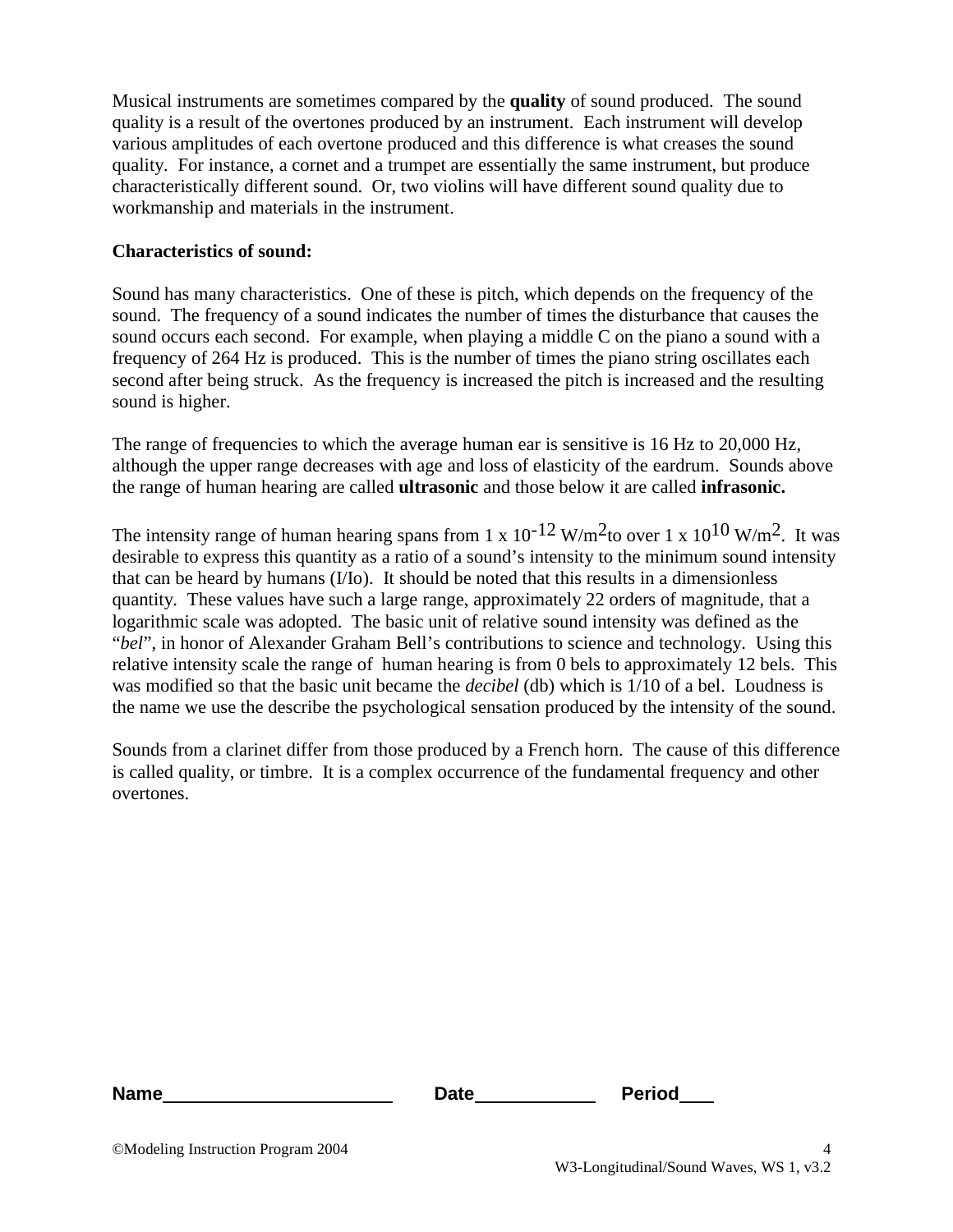# **Waves and Sound, Worksheet 1**



b. wavelength and frequency

c. wavelength and period

8. Consider a wave generator that produces 10 pulses per second. The speed of the waves is 300. cm/s.

a. What is the wavelength of the waves? ©Modeling Instruction Program 2004 5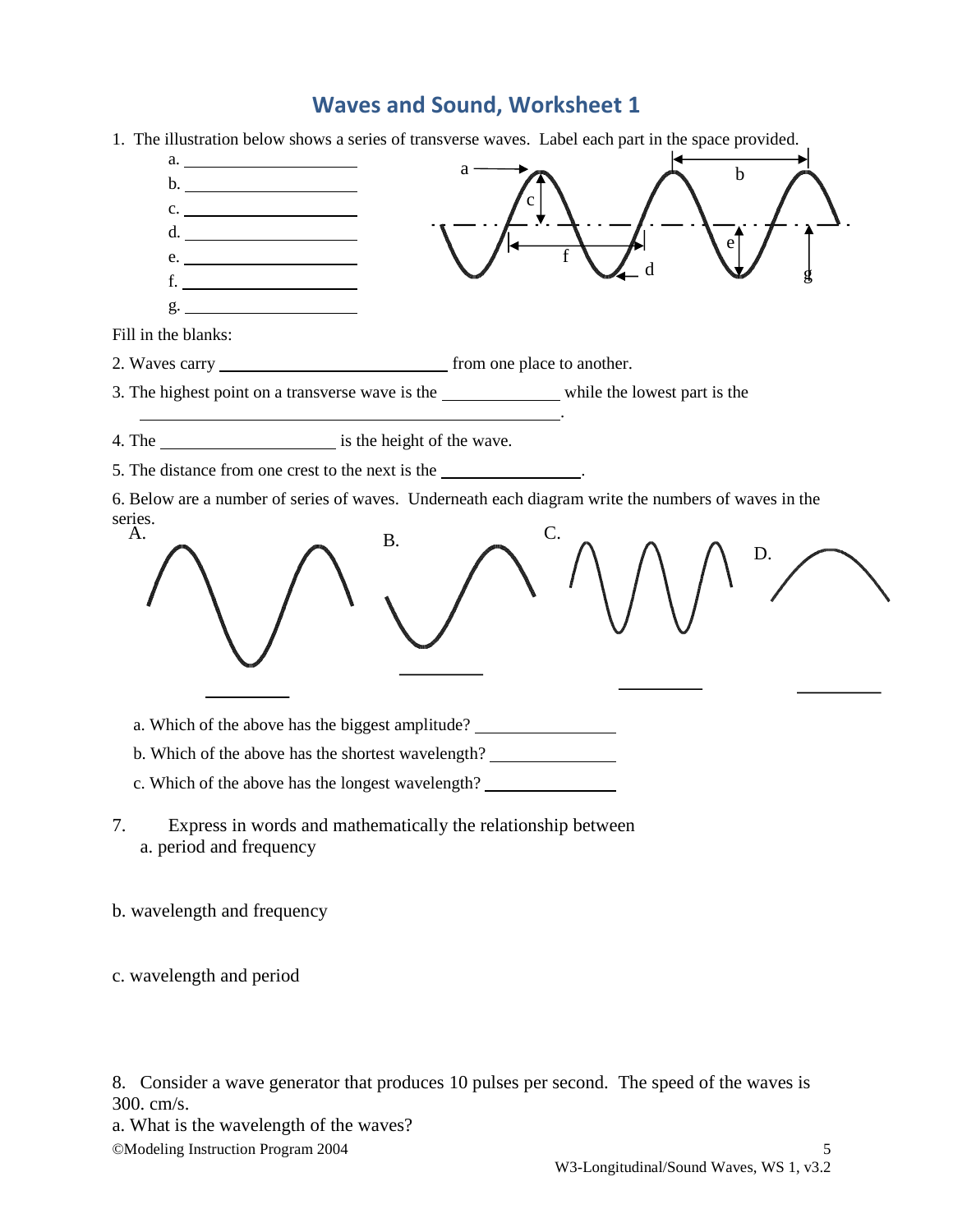b. What happens to the wavelength if the frequency of pulses is increased?

9. A wave on Beaver Dam Lake passes by two docks that are 40.0 m apart.

a. If there is a crest at each dock and another three crests between the two docks, determine the wavelength.

b. If 10 waves pass one dock every 16.0 seconds, determine the period and frequency of the wave.

c. What is the speed of the wave?

10. Sally Sue, an enthusiastic physics student enjoyed the opportunity to collect data from standing waves in a spring. She and her partner held the ends of their spring 4.00 meters apart. There were 5 nodes in the standing wave produced. Sally moved her hand from the rest position back and forth along the floor 20 times in 4.00 s. Sketch the situation and determine the following:

- a. the wavelength of the wave Sally Sue sent
- b. the frequency of the wave produced
- c. the speed of the wave